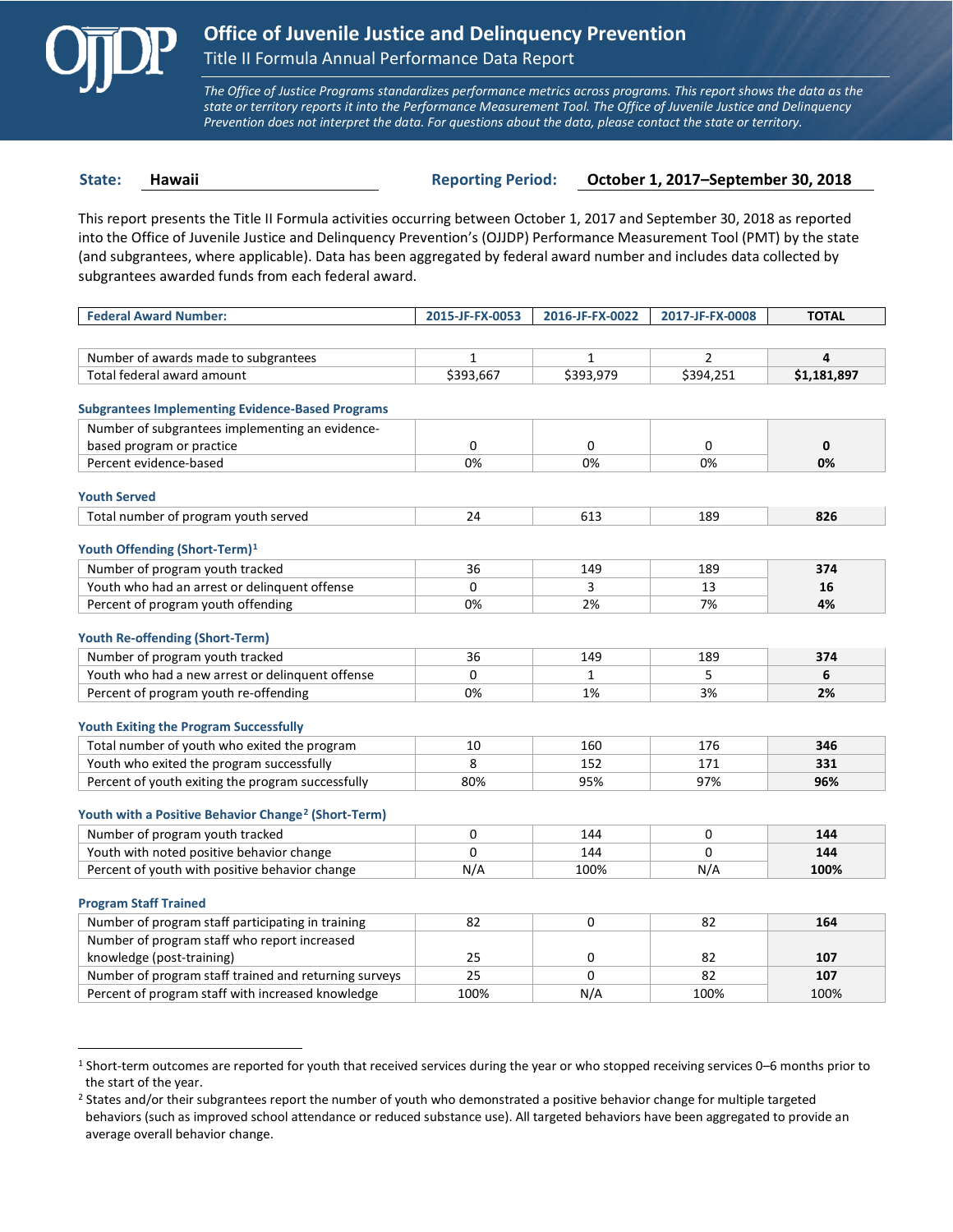## **Title II Formula Annual Performance Data Report**

## **Systems Improvement Activities**

| Number of Memorandum of Understandings developed |    |    |  |
|--------------------------------------------------|----|----|--|
| Number of program materials developed            |    |    |  |
| Number of planning activities conducted          | 13 | 13 |  |
| Number of program/agency policies or procedures  |    |    |  |
| created, amended, or rescinded                   |    |    |  |

## Purpose Area Allocations

OJJDP has defined 32 purpose areas that states may use their Title II funds to implement, either through subawards to local, public, and private agencies or through statewide programs. This section lists the funds allocated from each federal award to both subgrantee and statewide programs during the reporting period.<sup>[3](#page-1-0)</sup>

| <b>Purpose Area</b>                             | 2015-JF-FX-0053 | 2016-JF-FX-0022 | 2017-JF-FX-0008 | <b>TOTAL</b> |
|-------------------------------------------------|-----------------|-----------------|-----------------|--------------|
| 1. Aftercare/Reentry                            | \$0             | \$0             | \$0             | \$0          |
| 2. After School Programs                        | \$0             | \$0             | \$0             | \$0          |
| 3. Alternatives to Detention                    | \$239,917       | \$0             | \$310,113       | \$550,030    |
| 4. Child Abuse and Neglect                      | \$0             | \$0             | \$0             | \$0          |
| 5. Community-Based Programs and Services        | \$0             | \$0             | \$0             | \$0          |
| 6. Delinquency Prevention                       | \$0             | \$0             | \$0             | \$0          |
| 7. Gangs                                        | \$0             | \$0             | \$0             | \$0          |
| 8. Graduated and Appropriate Sanctions          | \$0             | \$0             | \$0             | \$0          |
| 9. Hate Crimes                                  | \$0             | \$0             | \$0             | \$0          |
| 10. Job Training                                | \$0             | \$0             | \$0             | \$0          |
| 11. Learning and Other Disabilities             | \$0             | \$0             | \$0             | \$0          |
| 12. Mental Health Services                      | \$0             | \$0             | \$0             | \$0          |
| 13. Mentoring, Counseling and Training Programs | \$0             | \$0             | \$0             | \$0          |
| 14. Positive Youth Development                  | \$0             | \$0             | \$0             | \$0          |
| 15. Probation                                   | \$0             | \$0             | \$0             | \$0          |
| 16. Protecting Juvenile Rights                  | \$0             | \$0             | \$0             | \$0          |
| 17. School Programs                             | \$0             | \$0             | \$0             | \$0          |
| 18. Substance and Alcohol Abuse                 | \$0             | \$0             | \$0             | \$0          |
| 19. Compliance Monitoring                       | \$25,000        | \$0             | \$25,000        | \$50,000     |
| 20. Deinstitutionalization of Status Offenders  | \$0             | \$0             | \$0             | \$0          |
| 21. Disproportionate Minority Contact           | \$24,400        | \$0             | \$0             | \$24,400     |
| 22. Diversion                                   | \$46,780        | \$104,450       | \$0             | \$151,230    |
| 23. Gender-Specific Services                    | \$0             | \$0             | \$0             | \$0          |
| 24. Indian Tribe Programs                       | \$0             | \$0             | \$0             | \$0          |
| 25. Indigent Defense                            | \$0             | \$0             | \$0             | \$0          |
| 26. Jail Removal                                | \$0             | \$0             | \$0             | \$0          |
| 27. Juvenile Justice System Improvement         | \$0             | \$0             | \$0             | \$0          |
| 28. Planning and Administration                 | \$39,367        | \$0             | \$39,425        | \$78,792     |
| 29. Reducing Probation Officer Caseloads        | \$0             | \$0             | \$0             | \$0          |
| 30. Rural Area Juvenile Programs                | \$0             | \$0             | \$0             | \$0          |
| 31. Separation of Juveniles from Adult Inmates  | \$0             | \$0             | \$0             | \$0          |
| 32. State Advisory Group (SAG) Allocation       | \$19,683        | \$0             | \$19,713        | \$39,396     |

<span id="page-1-0"></span><sup>&</sup>lt;sup>3</sup> The dollars shown are an estimate of total funds allocated for activities conducted for each purpose area. The PMT is not a grants management system and does not collect data on actual expenditures. For actual expenditures, please refer to the Office of Justice Programs Grants Management System (GMS).

 $\overline{a}$